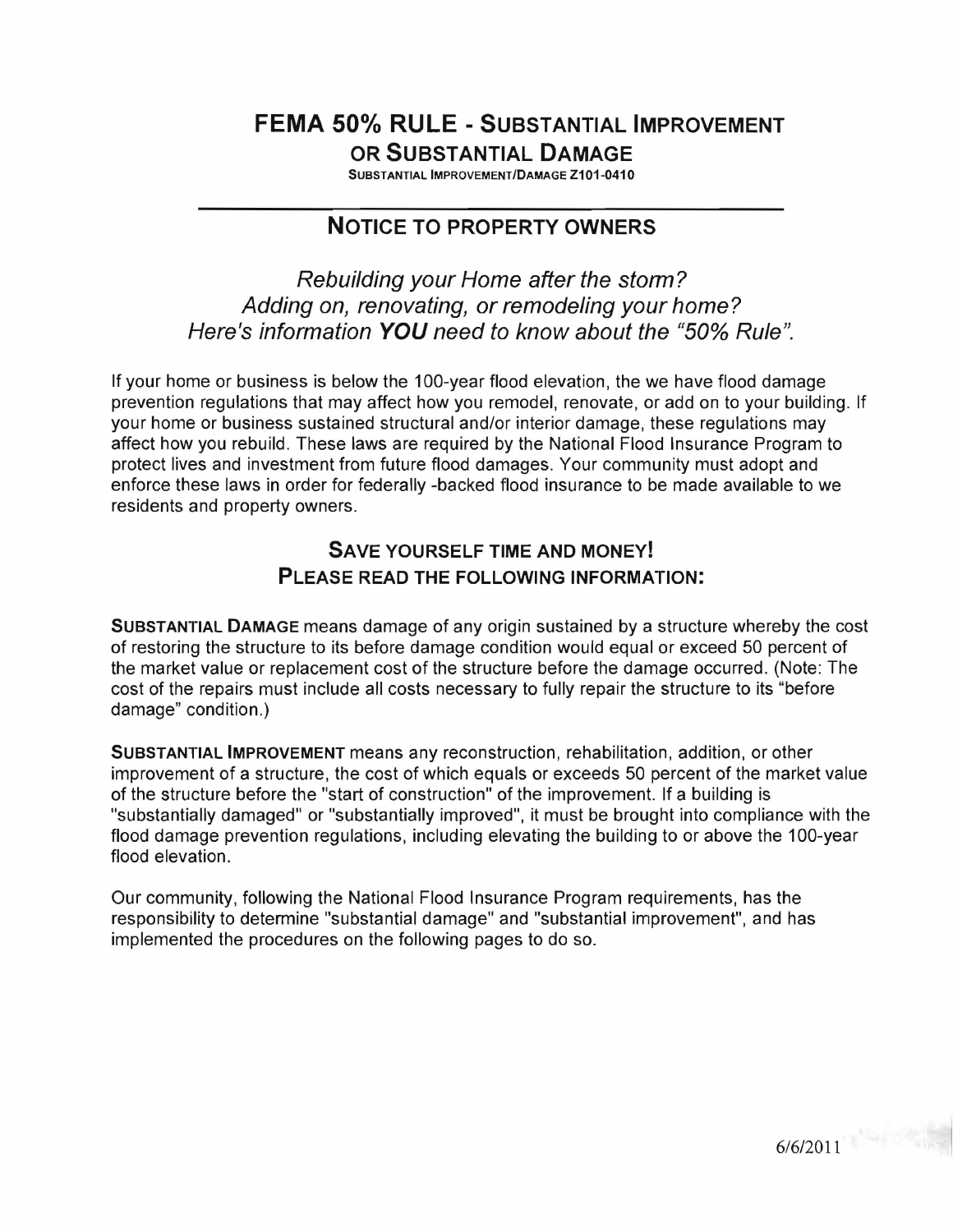### NOTICE TO PROPERTY OWNERS (CONTINUED)

We will use the assessed value of your structure (excluding the land) recorded by the Property Appraiser's Office. If you disagree with the Property Appraiser's valuation of the structure, you may engage a property appraiser licensed by the State of Florida to submit a comparable property appraisal for the total market value of the structure.

You must obtain and submit to us a detailed and complete cost estimate for the addition, remodeling, reconstruction or for repair of all the damages sustained by your home, prepared and signed by a licensed general contractor. The contractor must sign an affidavit indicating that the cost estimate submitted includes all damages or all improvements to your home, not just structural. The signed contract document must be submitted with your application. If the owner is acting as his or her own contractor, the owner is responsible for submitting the cost estimate, and providing documentation, including subcontractor bids, to document the cost estimate.

We will evaluate the cost of improvements or repairs and determine if they are fair and reasonable. For damage repairs, pre-storm prices and rates will be utilized. The cost of improvements or repairs does not include items not considered a permanent part of the structure. (i.e., plans, surveys, permits, sidewalks, pools, screens, sheds, gazebos, fences, etc.-- see attached copy).

If your home is determined to have "substantial damage" or is proposed to be "substantially improved", then an elevation certificate must be submitted to us to determine the lowest floor elevation. Garages and carports are not considered to be the "lowest floor".

If the lowest floor is below the 100-year flood elevation, the building must be elevated to, or a Likewise, all electrical and mechanical equipment (heating and cooling, etc.), bathrooms, and laundry rooms must be elevated to, or above, the 100-year flood level. Only parking, building access and limited, incidental storage is allowed below the flood level. Non-residential buildings may be "flood-proofed" instead of being elevated.

If the lowest floor of the structure, including electrical and mechanical equipment and bathroom are already above the 100-year flood elevation, the building can be repaired and reconstructed without having to comply with the fifty percent (50%) rule.

Building plans must be prepared to show how the building is to be elevated. If located in a V-zone, Coastal High Hazard Area, or if the building is to be flood-proofed, these plans must be prepared and certified by a registered professional engineer or architect. Certificates for this purpose are available from the Building and Zoning Department.

#### IMPORTANT NOTE ON DONATED MATERIALS AND VOLUNTEER LABOR:

The value placed on materials should be equal to the actual or estimated cost of all materials to be used. Where materials or servicing equipment are donated or discounted below normal market values, the value should be adjusted to an amount equivalent to that estimated through normal market transaction.

Self or Volunteer Labor: The value placed on labor should be equal to the actual or estimated labor charge for repairs of all damages sustained the structure. Where non-reimbursed (volunteer) labor is involved, the value of the labor should be estimated based on applicable minimum hourly wage scales for the type of construction work to be completed. Our permitting official based on his/her professional judgment and knowledge of local/regional wage scales can provide additional guidance to determine reasonable labor rates for professional trades (i.e. electricians, plumbers, block masons, framing, HVAC).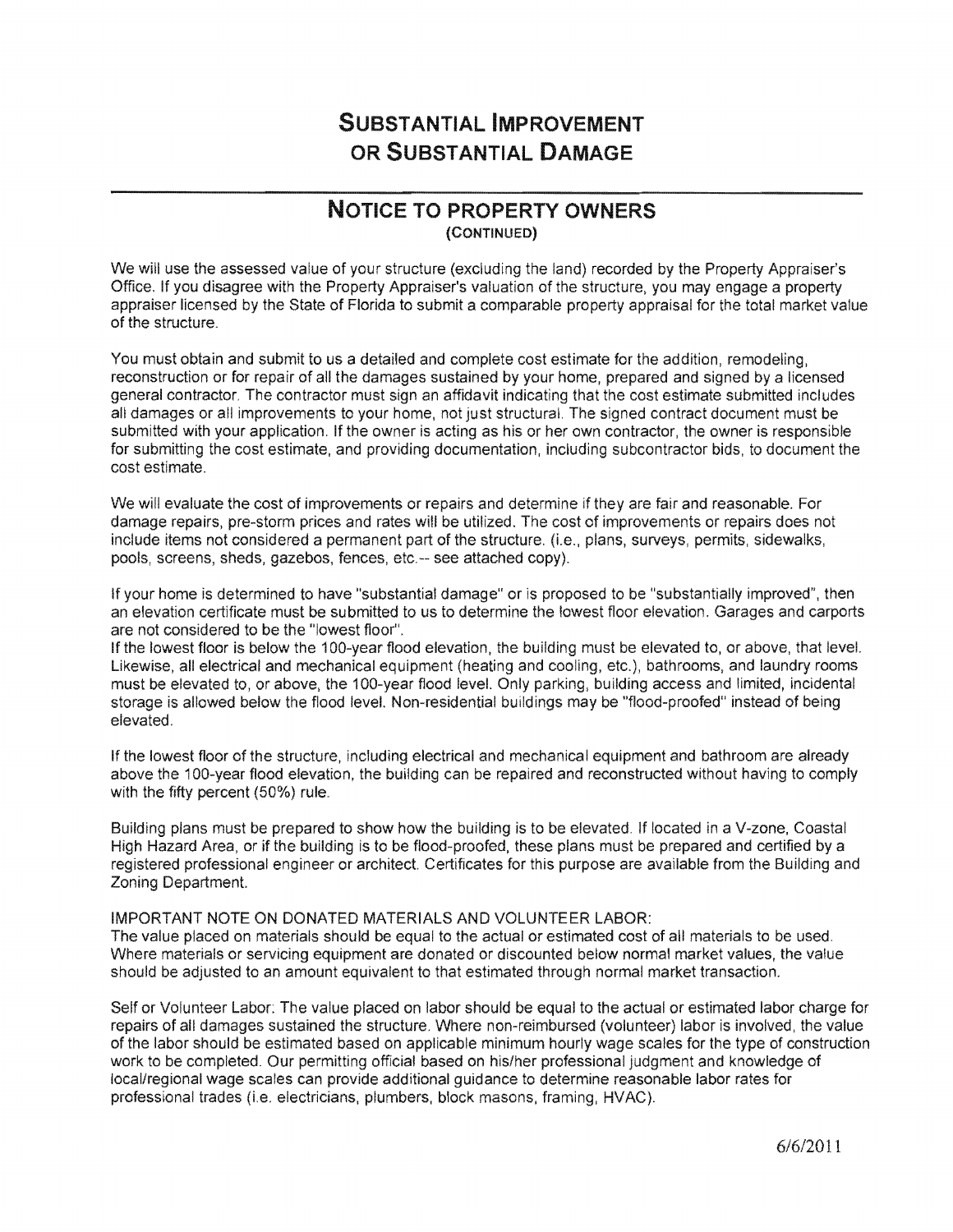## **ITEMS TO BE INCLUDED**

(Please check off each line)

#### ALL STRUCTURAL ELEMENTS INCLUDING:

[ ] Spread or continuous foundation footings and pilings

[ ] Monolithic or other types of concrete slabs

[ ] Bearing walls, tie beams and tr usses

[ ] Wood or reinforced concrete decking or roofing

- [ J Floors and ceilings
- [ ] Attached decks and porches

[] Interior partition walls

[] Exterior wall finishes (e.g., brick, stucco or siding) including painting and decorative moldings

[ ] Windows and doors

 $[$ ] Re-shingling or re-tiling a roof

[1] Hardware

#### ALL INTERIOR FINISH ELEMENTS, INCLUDING :

[1] Tiling, linoleum, stone or carpet over sub-flooring

[ ] Bathroom tiling and fixtures

[ ] Wall finishes (e.g., drywall, painting, stucco, plaster, paneling, marble or other decorative finishes)

[ ] Kitchen, utility and bathroom cabinets

[ ] Built-in bookcases, cabinets and furniture

[] Hardware

### ALL UTILITY AND SERVICE EQUIPMENT,INCLUDING :

[1 HVAC equipment

[ ] Repair or reconstruction of plumbing and electrical services

[ ] Light fixtures and ceiling fans

[] Security systems

[ ] Built-in kitchen appliances

[] Central vacuum systems

[ ] Water filtration, conditioning or recirculation systems

ALSO:

[] Labor and other costs associated with demolishing, removing or altering building components

[ ] Overhead and profit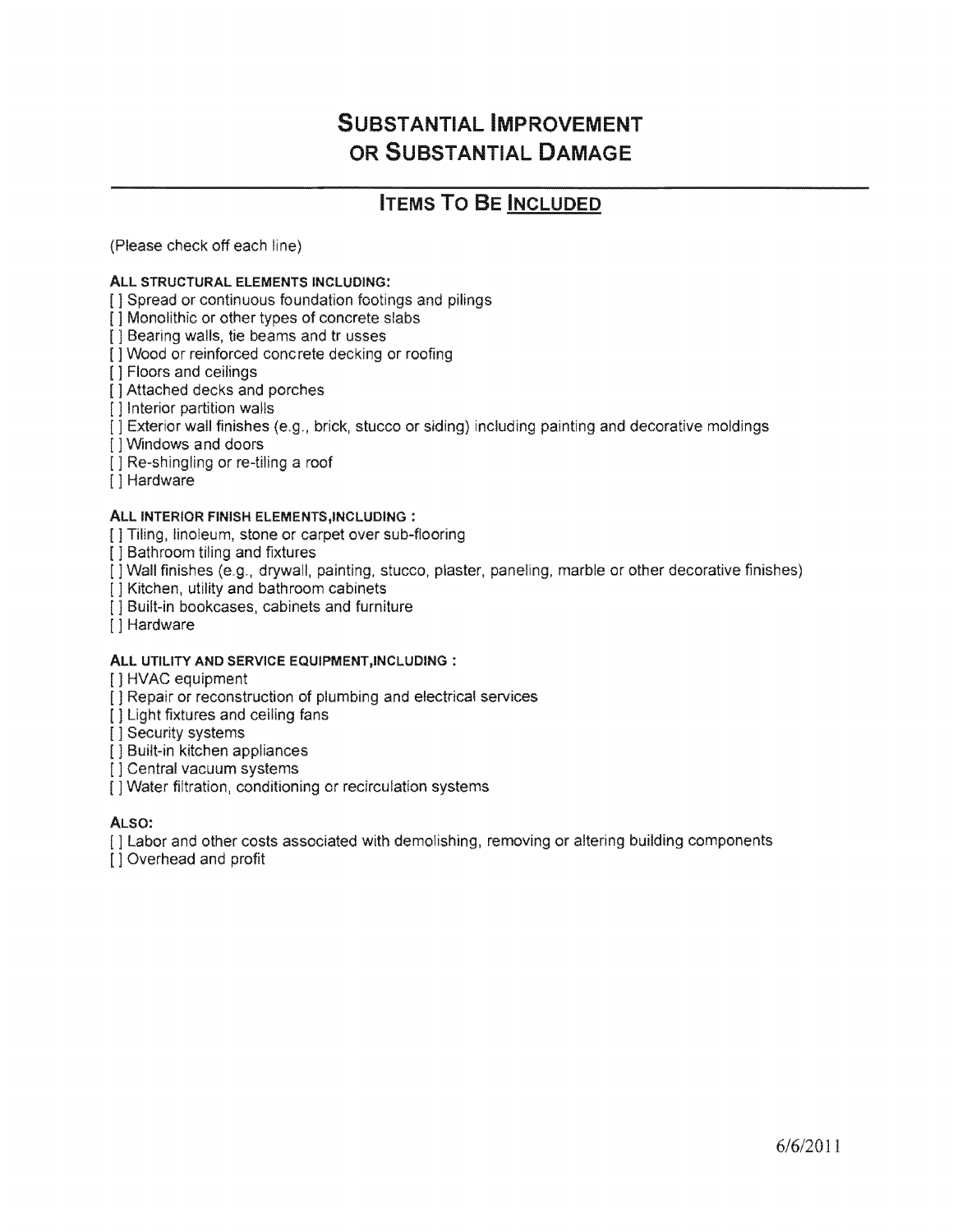## **ITEMS TO BE EXCLUDED**

Plans and specifications

Survey costs

Permit fees

Debris removal (e.g., removal of debris from building or lot, dumpster rental, transport fees to landfill and landfill tipping fees), and clean-up (e.g., dirt and mud removal, building dry out, etc.)

Items not considered real property such as: throw rugs (carpeting over finished floors), furniture, refrigerators, appliances which are not built-in, etc.

### **OUTSIDE IMPROVEMENTS, INCLUDING:**

Landscaping Sidewalks Fences Swimming pools\spa Swimming pools\spa Screened pool enclosures **Sheds** Detached structures (incl. garages) The Contract Landscape irrigation systems **Docks and Davits Contract Contract Contract Contract Contract Contract Contract Contract Contract Contract Contract Contract Contract Contract Contract Contract Contract Contract Contract Contract Contract Contract Cont Driveways** 

Yard lights Gazebos **Decks** 

### ITEMS REQUIRED TO EVALUATE YOUR APPLICATION

APPLICANT MUST SUBMIT ALL OF THE FOLLOWING (please check off each item):

- 1. Completed and signed application for substantial damage/improvement review (included in this package).
- 2. Elevation certificate if property is located above base flood elevation.
- 3. Property Owner's Substantial Damage or Substantial Improvement Affidavit signed, notarized and dated (included in package).
- 4. Contractor's Substantial Damage or Substantial Improvement Affidavit signed, notarized and dated (included in package).
- 5. Estimated Cost of reconstruction/improvement form (included in package) and all required backup. Include subcontractor's bids and itemized cost lists (see footnote on Cost Estimate Form).
- 7. Copy of construction contract. If the owner is the contractor, submit all subcontractor bids to document the cost estimate.
- 6. This checklist.
- 7. Copy of construction contract. If the owner is the contractor, submit all subcontractor bids to document the cost estimate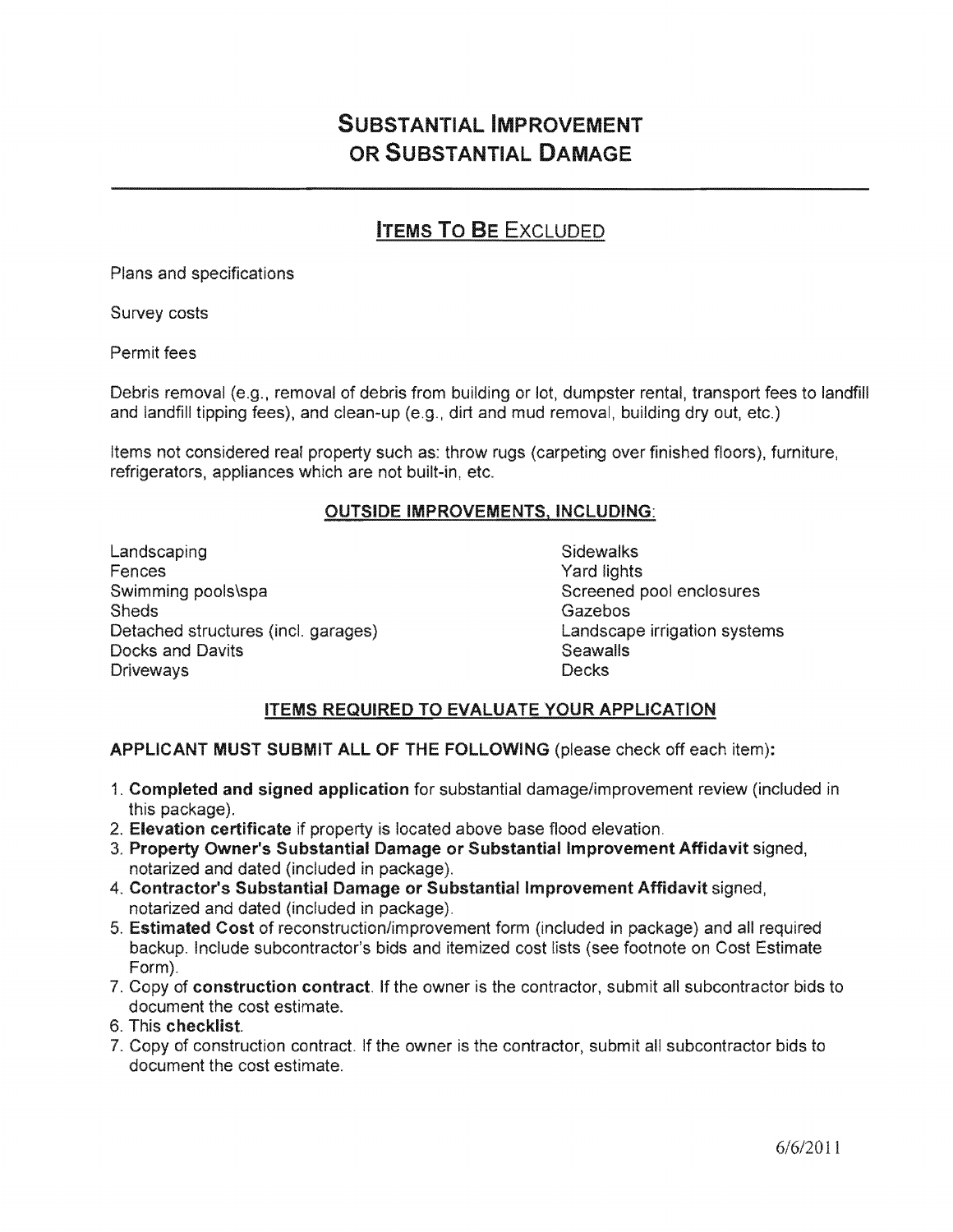## ApPLICATION FOR SUBSTANTIAL DAMAGE OR SUBSTANTIAL IMPROVEMENT REVIEW

| Contractor's Address: 2008 Contractor's Address:                                                                                                                                  |                               |  |  |
|-----------------------------------------------------------------------------------------------------------------------------------------------------------------------------------|-------------------------------|--|--|
|                                                                                                                                                                                   |                               |  |  |
|                                                                                                                                                                                   | (Excluding garage or carport) |  |  |
| Check one of the following:                                                                                                                                                       |                               |  |  |
| [ ] I am attaching a State Certified Appraiser's report, valuing the structure at:                                                                                                |                               |  |  |
| 1 am not attaching a State Certified Appraiser's report and I accept the use of the valuation of<br>my property that has been recorded by the County Property Appraiser's Office. |                               |  |  |
| <b>SIGNATURES:</b>                                                                                                                                                                |                               |  |  |
|                                                                                                                                                                                   |                               |  |  |

Contractor: \_\_\_\_\_\_\_\_\_\_\_\_\_\_\_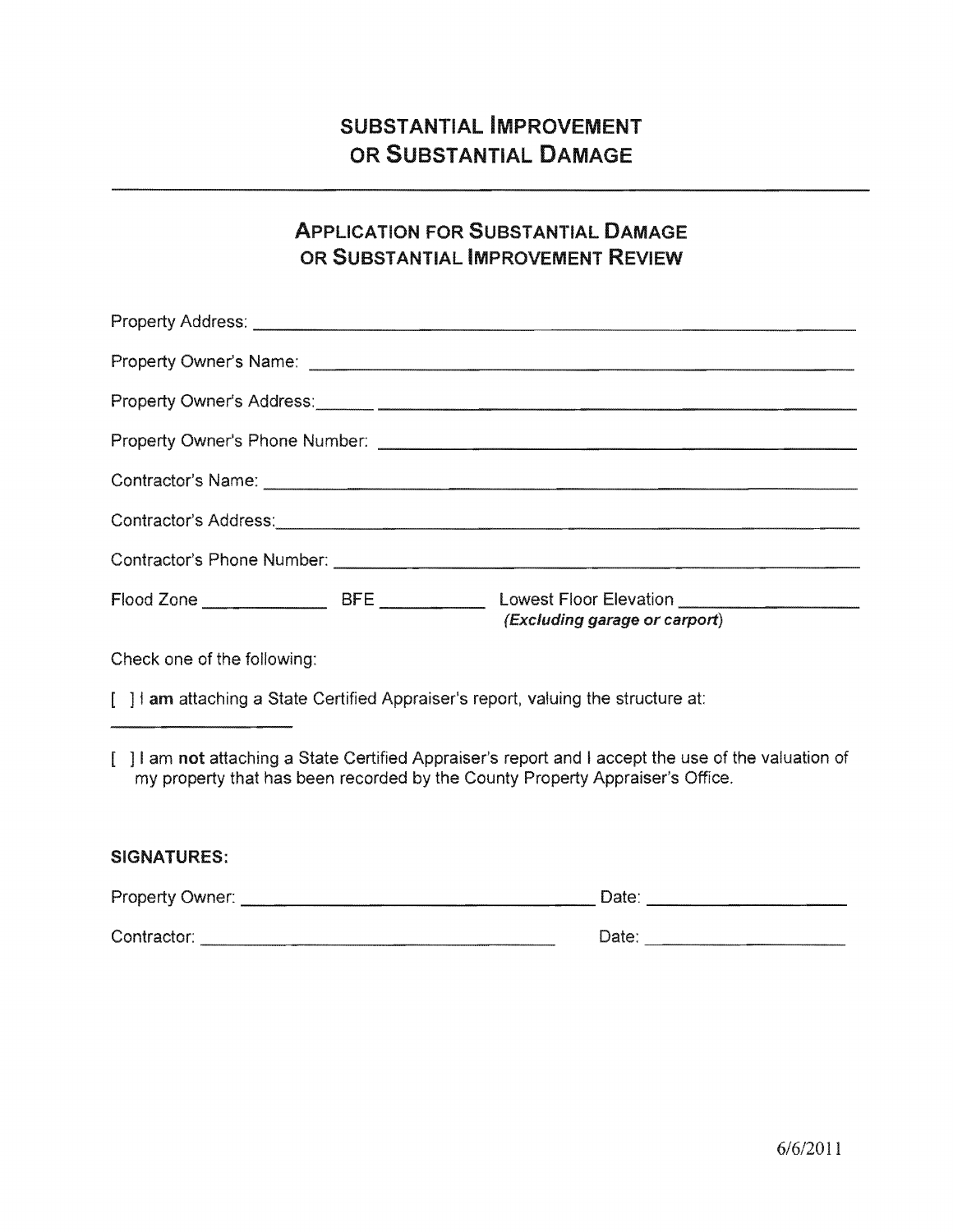## PROPERTY OWNER'S SUBSTANTIAL DAMAGE OR **SUBSTANTIAL IMPROVEMENT AFFIDAVIT**

Property Address: \_\_\_\_\_\_\_\_\_\_\_\_\_\_\_\_\_\_\_\_\_\_\_\_\_\_\_\_\_\_

Contractor's Name: \_\_\_\_\_\_\_\_\_\_\_\_\_\_\_\_\_\_\_\_\_\_\_\_\_\_\_\_\_

\_\_\_\_\_\_\_\_\_\_\_\_\_\_\_\_\_\_\_\_\_\_\_\_\_\_ \_ ........",,,...-tu Owner's Name:

Property Owner's Address: \_\_\_\_\_\_\_\_\_\_\_\_\_\_\_\_\_\_\_\_\_\_\_\_\_\_

Property Owner's Phone Number: The Contract of the Contract of the Contract of the Contract of the Contract of the Contract of the Contract of the Contract of the Contract of the Contract of the Contract of the Contract of

I hereby attest that the list of work and cost estimate submitted with my Substantial Damage or Substantial Improvement Application reflects ALL OF THE WORK TO BE CONDUCTED on the subject structure including all additions, improvements and repairs and, if the work is the result of Substantial Damage, this work will return the structure at least to the "before damage" condition and bring the structure into compliance with all applicable codes. Neither I nor any contractor or agent will make any repairs or perform any work on the subject structure other than what has been included in the attached list.

IUNDERST AND THAT I AM SUBJECT TO ENFORCEMENT ACTION, WHICH M AY INCLUDE FINES, IF ANY INSPECTION OF THE PROPERTY REVEALS THAT I,OR MY CONTRACTOR,H AVE MADE REPAIRS OR IMPROVEMENTS NOT INCLUDED ON THE ATTACHED LIST OF REPAIRS OR THE APPROVED BUILDING PLANS.

See attached itemized list.

STATE

Before me this day personally \_\_\_\_\_\_\_\_\_\_\_\_\_\_\_\_\_\_, who, duly sworn, deposes and says that he/she has read, understands, and agrees to comply with all the aforementioned conditions.

**Property Owner's Signature** 

Sworn to and subscribed before me this \_\_\_\_\_\_\_ day of \_\_\_\_\_\_\_\_\_\_\_\_\_\_\_\_\_\_\_\_\_\_\_\_\_\_\_, 20\_\_\_\_.

Notary Public State of<br>My commission expires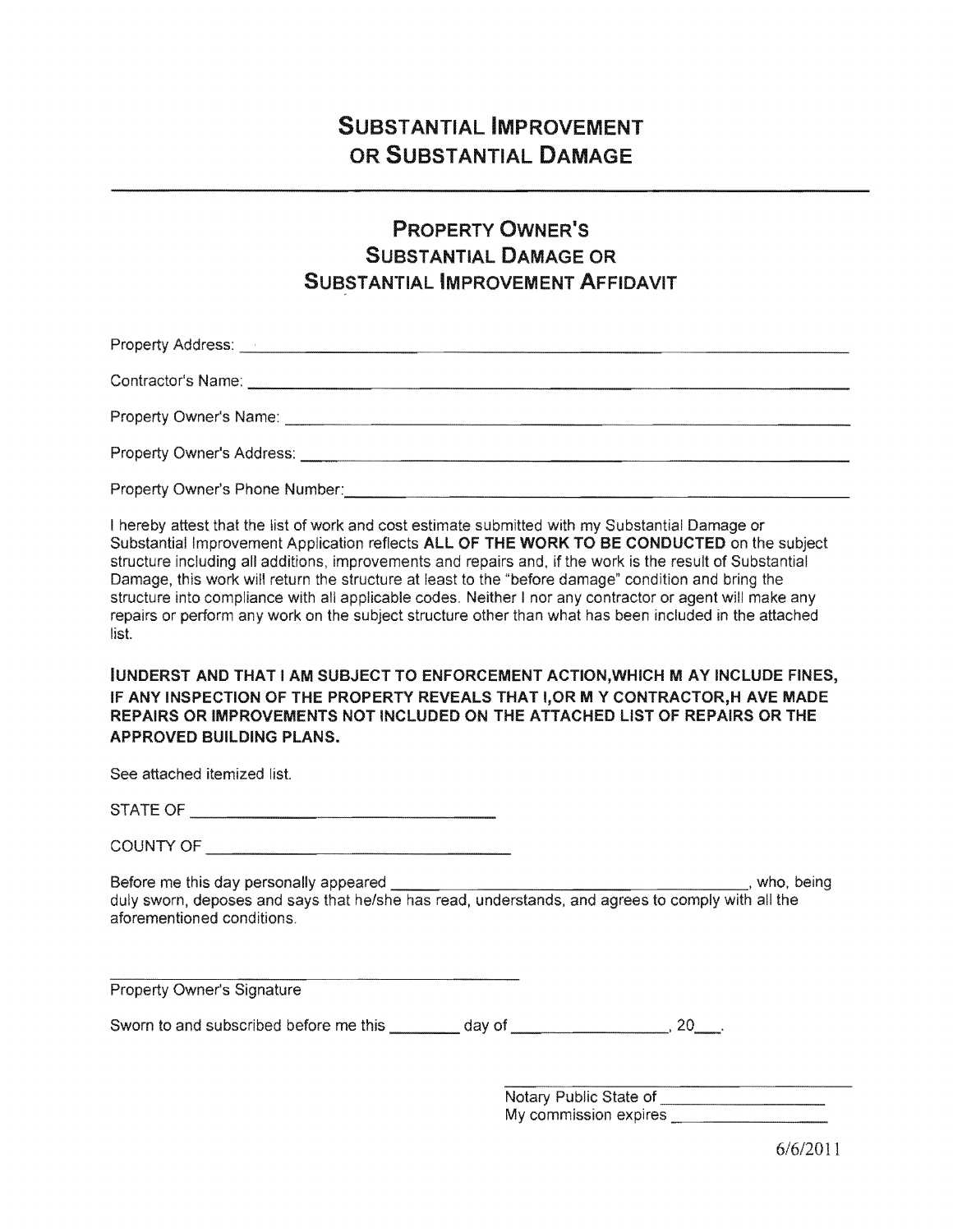### CONTRACTOR'S SUBSTANTIAL DAMAGE OR SUBSTANTIAL IMPROVEMENT AFFIDAVIT

------------------------------------------------------- Contractor's Name:

Contractor's Company Name: \_\_\_\_\_\_\_\_\_\_\_\_\_\_\_\_\_\_\_\_\_\_\_\_\_\_\_\_\_\_\_\_\_\_\_\_\_\_\_\_\_\_\_\_\_\_\_\_

Contractor's Address:

Contractor's Phone

Contractor's State Registration or Certification Number: \_\_\_\_\_\_\_\_\_\_\_\_\_\_\_\_\_\_\_\_\_\_\_

Contractor's We Registration Number (if applicable):

I hereby attest that I, or a member of my staff, personally inspected the subject property and produced the attached itemized list of repairs, reconstruction and/or remodeling which are hereby submitted for a Substantial Damage or Substantial Improvement Review. The list of work contains ALL OF THE WORK TO BE CONDUCTED on the subject property. If the property sustained Substantial Damage, this list of work will return the structure to at least its condition prior to damage and bring the structure into compliance with all applicable codes. I further attest that all additions, improvements or repairs proposed for the subject building are included in this estimate and that neither I nor any contractor or agent representing me will make any repairs or perform any work on the subject structure other than what has been included in the attached list.

IUNDERST AND THAT I AM SUBJECT TO ENFORCEMENT ACTION,WHICH MAY INCLUDE FINES, IF ANY INSPECTION OF THE PROPERTY REVEALS THAT I,OR MY CONTRACTOR,H AVE MADE REPAIRS OR IMPROVEMENTS NOT INCLUDED ON THE ATTACHED LIST OF REPAIRS OR THE APPROVED BUILDING PLANS.

| See attached itemized list. |
|-----------------------------|
| STATE OF                    |

COUNTY OF

Before me this day personally appeared \_\_\_\_\_\_\_\_\_\_\_\_\_\_\_\_\_\_\_\_\_\_\_\_\_\_\_\_\_-,-' who, being duly sworn, deposes and says that he/she has read, understands, and agrees to comply with all the aforementioned conditions.

| Contractor's Signature                  |        |  |
|-----------------------------------------|--------|--|
| Sworn to and subscribed before me this. | dav of |  |

Notary Public State of: \_\_\_\_\_\_\_\_\_\_\_\_\_\_\_\_\_ My commission expires: